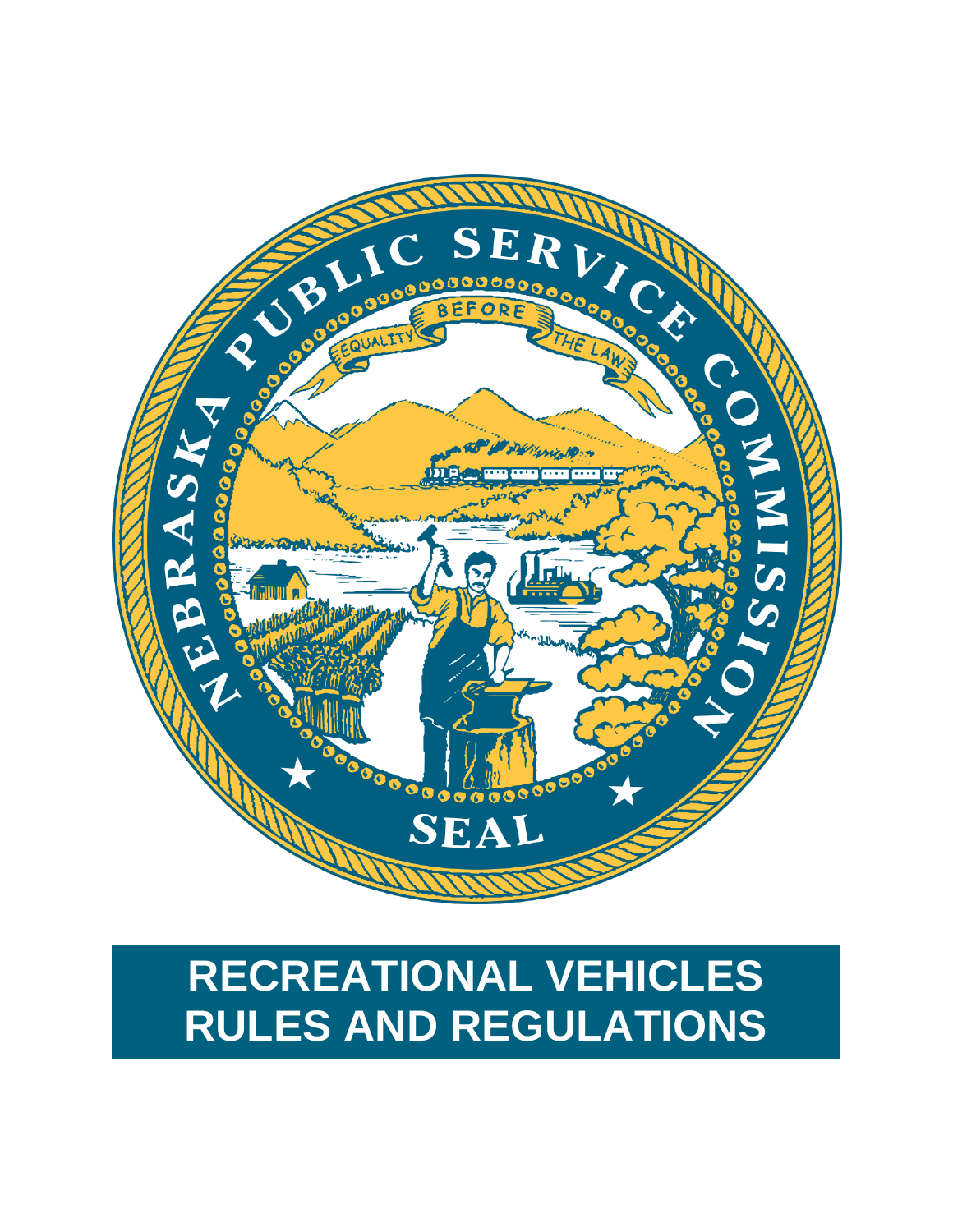EFFECTIVE DATE: April 25, 2021

## TITLE 291 - NEBRASKA PUBLIC SERVICE COMMISSION

## CHAPTER 14 - RECREATIONAL VEHICLES RULES AND REGULATIONS

| 004 INITIAL AND SUBSEQUENT PACKAGE SUBMISSION AND APPROVAL  8 |  |
|---------------------------------------------------------------|--|
|                                                               |  |
|                                                               |  |
|                                                               |  |
|                                                               |  |
|                                                               |  |
|                                                               |  |
|                                                               |  |
|                                                               |  |
|                                                               |  |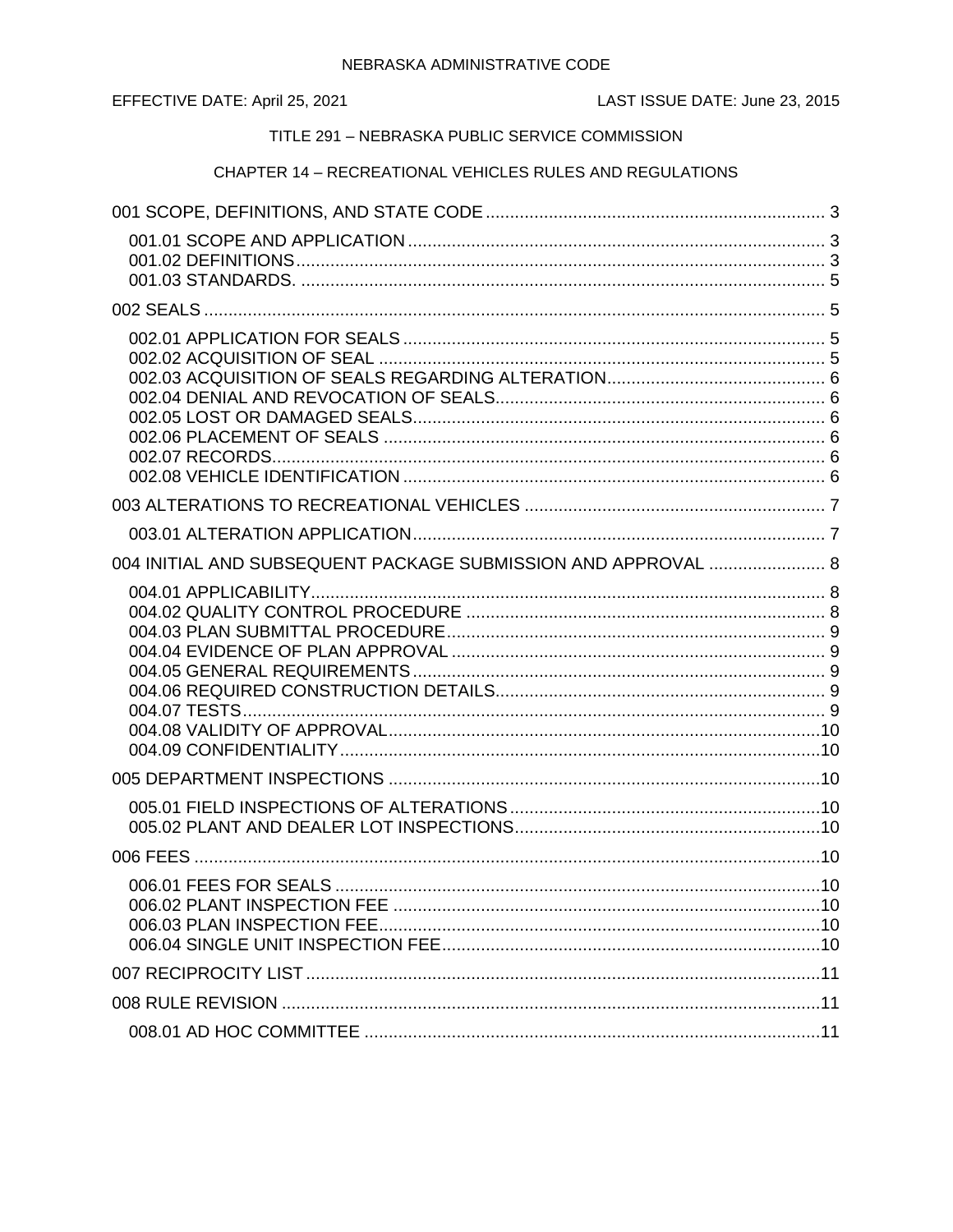## ALPHABETICAL TABLE OF CONTENTS

| <b>SUBJECT</b><br>ALTERATIONS TO RECREATIONAL VEHICLES 71-4609(1) | <b>STATUTORY</b><br><b>AUTHORTY</b> | <b>CODE</b><br><b>SECTION</b><br>003 |
|-------------------------------------------------------------------|-------------------------------------|--------------------------------------|
| DEPARTMENT INSPECTIONS                                            | 71-4604.01(1)<br>71-4610            | 005                                  |
| <b>FEES</b>                                                       | 71-4604.01(1)<br>71-4610            | 006                                  |
| INITIAL AND SUBSEQUENT PACKAGE<br><b>SUBMISSION AND APPROVAL</b>  | 71-4604.01(1)<br>71-4615            | 004                                  |
| <b>RECIPROCITY LISTS</b>                                          | 71-4604, 71-4606                    | 007                                  |
| <b>RULE REVISION</b>                                              | None                                | 008                                  |
| SCOPE, DEFINITIONS, AND STATE CODE                                | 71-4602 to 72-4605                  | 001                                  |
| <b>SEALS</b>                                                      | 71-4604(1)                          | 002                                  |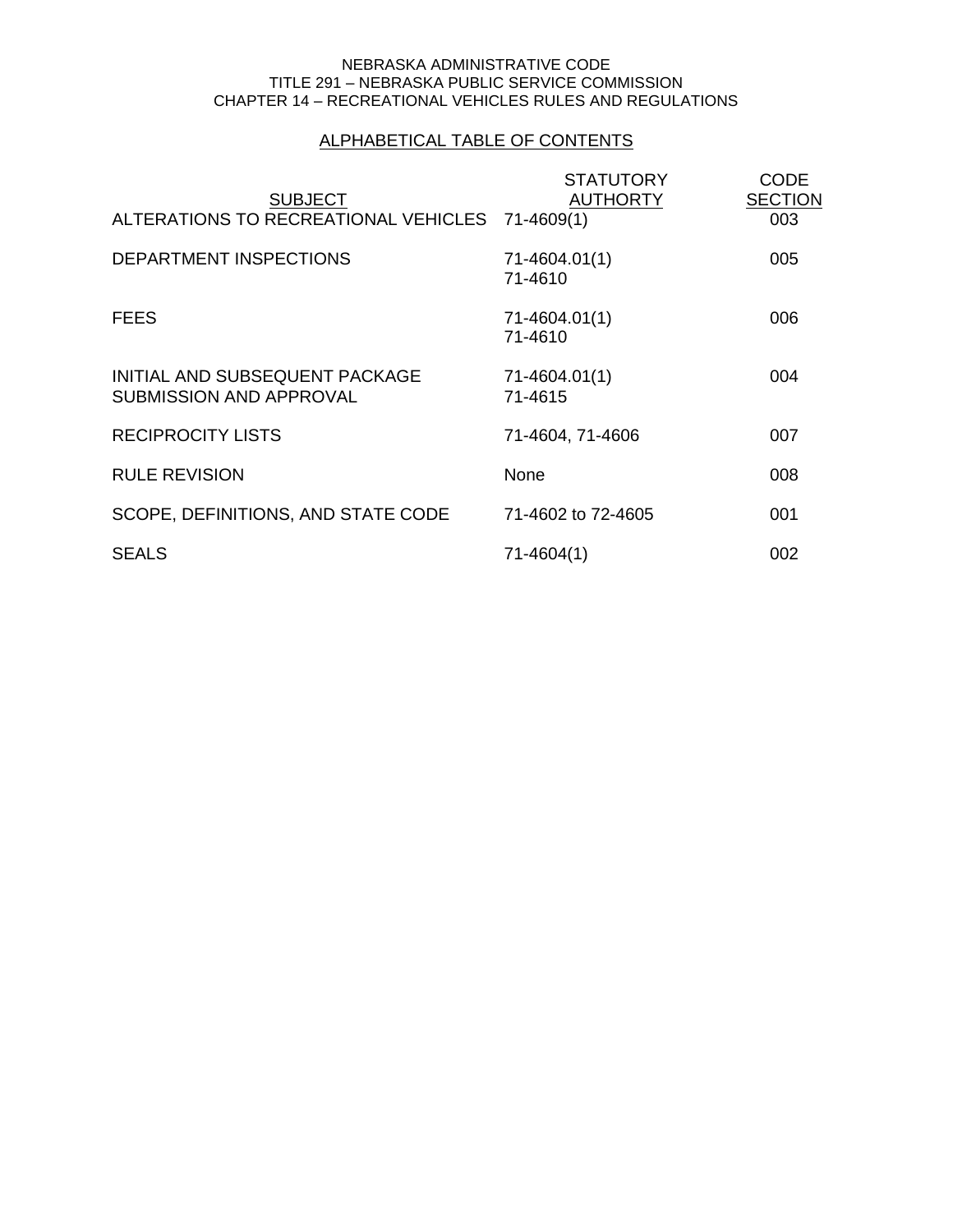## NUMERICAL TABLE OF CONTENTS

| <b>SUBJECT</b><br>SCOPE, DEFINITIONS, AND STATE CODE             | <b>STATUTORY</b><br><b>AUTHORTY</b><br>71-4602 to 72-4605 | <b>CODE</b><br><b>SECTION</b><br>001 |
|------------------------------------------------------------------|-----------------------------------------------------------|--------------------------------------|
| <b>SEALS</b>                                                     | $71-4604(1)$                                              | 002                                  |
| ALTERATIONS TO RECREATIONAL VEHICLES                             | $71 - 4609(1)$                                            | 003                                  |
| INITIAL AND SUBSEQUENT PACKAGE<br><b>SUBMISSION AND APPROVAL</b> | 71-4604.01(1)<br>71-4615                                  | 004                                  |
| <b>DEPARTMENT INSPECTIONS</b>                                    | 71-4604.01(1)<br>71-4610                                  | 005                                  |
| <b>FEES</b>                                                      | 71-4604.01(1)<br>71-4610                                  | 006                                  |
| <b>RECIPROCITY LISTS</b>                                         | 71-4604, 71-4606                                          | 007                                  |
| <b>RULE REVISION</b>                                             | None                                                      | 008                                  |

## <span id="page-3-0"></span>001 SCOPE, DEFINITIONS, AND STATE CODE:

<span id="page-3-1"></span>001.01 SCOPE AND APPLICATION. The Scope and Applicability of these rules and regulations is described in Nebraska Revised Statute §71-4620.01.

Exemptions for Recreational Vehicles manufactured in Nebraska for distribution outside the state are described in 71-4606.

Recreational vehicles temporarily displayed in Nebraska by Nebraska licensed dealers adhering to the following requirements are exempt from all other sections of these rules and regulations. Recreational vehicles sold in Nebraska are not eligible for this exemption:

001.01A Dealer making application must be a licensed dealer as described in Neb. Rev. Stat. §71-4603.

001.01B The recreational vehicle model will be currently approved for sale in Nebraska (see Section 004).

001.01C The recreational vehicle is allowed to be displayed in Nebraska for a maximum of thirty-six (36) hours.

001.01D Dealer applicant will complete a form as prescribed by the Commission.

<span id="page-3-2"></span>001.02 DEFINITIONS. The following definitions apply to these standards. The terms and definitions in Neb. Rev. Stat. §71-4603 are hereby incorporated into this chapter. Such terms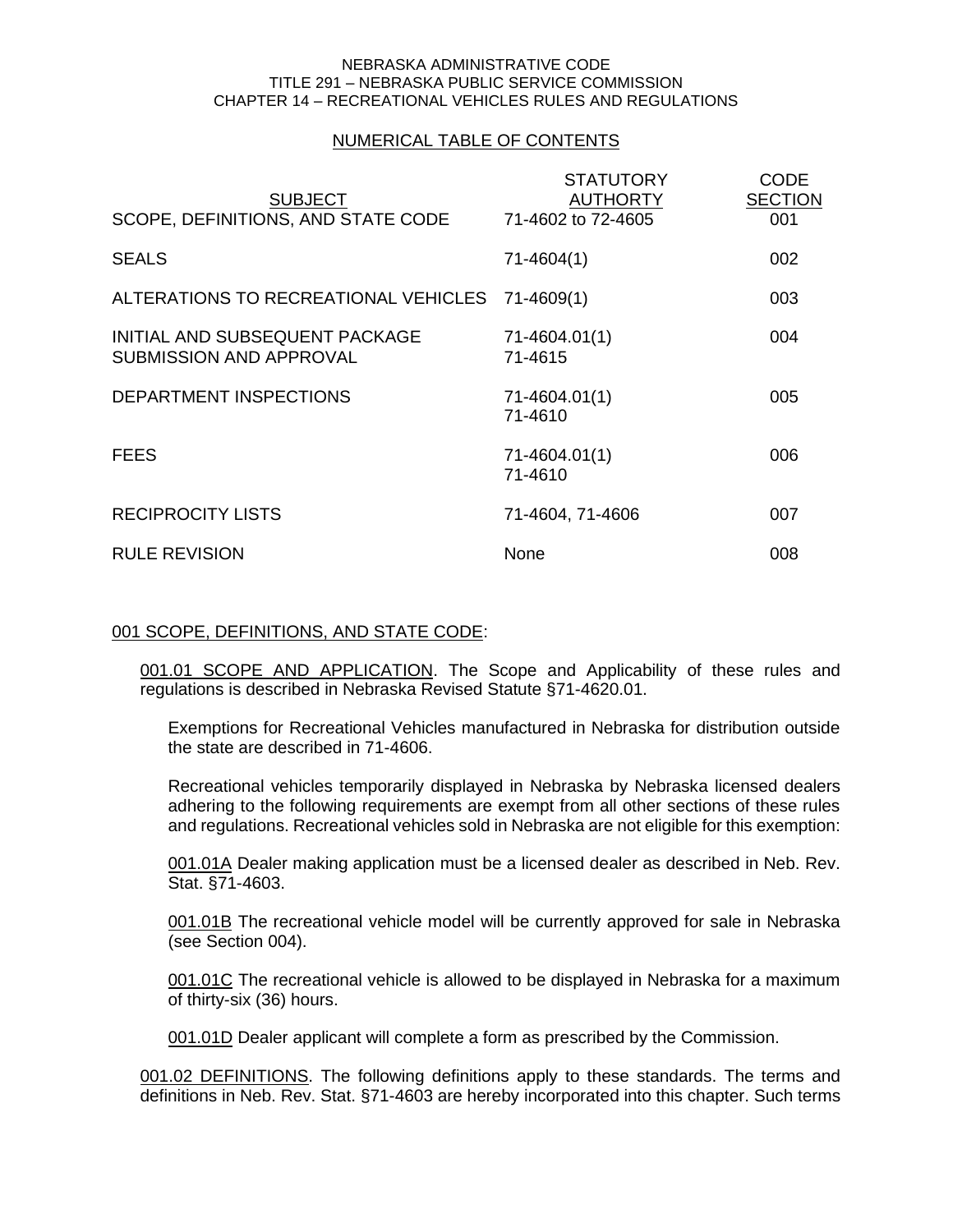not specifically identified in statute are defined below. Where these definitions differ from those in the Standards adopted in subsection 001.03, these will control.

001.02A Alteration means the replacement, addition, modification or removal of any equipment or installations which may affect the construction, design, or plumbing, heating or electrical system or the functioning thereof in recreational vehicles subject to the State code;

001.02B Authorized Representative means any person, firm or corporation, or employee thereof, designated by the Department to perform inspection services;

001.02C Department means the Nebraska Public Service Commission, Housing and Recreational Vehicle Department;

001.02D Initial Package means the materials required for submission to the Department by a manufacturer who plans to sell recreational vehicles in Nebraska and is applying for seals to put on them, based on a showing that its use of proposed plans and specifications will produce recreational vehicles which meet or exceed the applicable standards. Each initial package will consist of:

001.02D1 Two paper copies or electronically to [psc.housing-rv@nebraska.gov](mailto:psc.housing-rv@nebraska.gov) of the quality control manual (refer to subsection 004.02);

001.02D2 Two paper copies or electronically to psc.housing-rv@nebraska.gov of the plans and specifications for each recreational vehicle model (refer to subsections 004.03 through 004.08);

001.02D3 A completed paper application form or electronically to [psc.housing](mailto:psc.housing-rv@nebraska.gov)[rv@nebraska.gov](mailto:psc.housing-rv@nebraska.gov) as prescribed by the Commission.

001.02D4 A completed paper seal request form or electronically to [psc.housing](mailto:psc.housing-rv@nebraska.gov)[rv@nebraska.gov](mailto:psc.housing-rv@nebraska.gov) as prescribed by the Commission.

001.02D5 A check or money order or electronic payment for applicable fees. The initial package, as well as subsequent models and revisions, are subject to the yearly renewal process and fees.

001.02E New Model means a specific floor plan that includes specific plumbing, electric, mechanical equipment, and components installed and located in accordance with the plans submitted for approval. Re-arrangement of furniture, built in or otherwise, that has no impact on systems does not constitute a new model.

001.02F Quality Control Manual means the manual prepared by the manufacturer that lists the production process, guidelines and actions necessary to assure individual vehicle compliance with the standards adopted by the State of Nebraska (refer to subsection 004.02);

001.02G Typical Drawing means a specific drawing that is common to more than one model.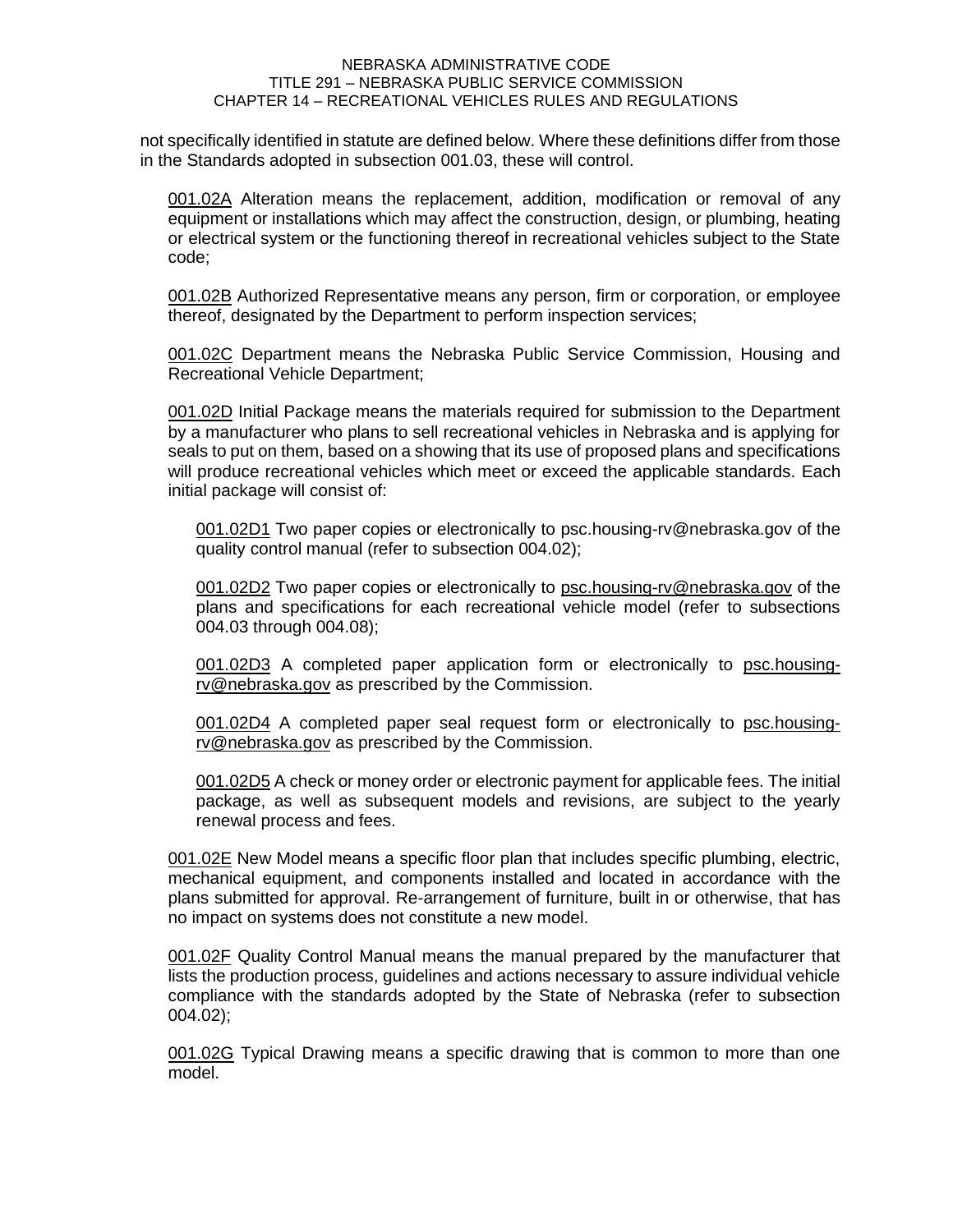001.02H Yearly Renewal, provided the standard remains unchanged, means the annual extension of the initial package and subsequent models previously approved by the Department beyond the initial twelve (12) month period.

<span id="page-5-0"></span>001.03 STANDARDS. Standards for all recreational vehicle types, except park trailers, dealing with body and frame design, and construction, and with the installation of plumbing, heating, and electrical systems in recreational vehicles approved and adopted by the National Fire Protection Association and known as the NFPA 1192 STANDARD ON RECREATIONAL VEHICLES 2021 EDITION, are hereby adopted and incorporated by reference. (It is available from N.F.P.A., 1 Batterymarch Park, PO Box 9101, Quincy, MA 02269-9101, Phone 1-800- 344-3555).

Standards for park trailers dealing with body and frame design, and construction, and with the installation of plumbing, heating, electrical systems and structural elements in park model type of recreational vehicles approved and adopted by the Recreational Park Trailer Industry Association and by the American National Standards Institute and known as ANSI A 119.5 RECREATIONAL PARK TRAILERS, 2020 Edition, are hereby adopted and incorporated by reference. (It is available from the Recreational Vehicle Industry Association (RVIA), 1896 Preston White Drive, Reston, VA 20191, Phone 703-620-6003).

The Standards are also available for viewing (during normal business hours excluding weekends and holidays) at the office of the Nebraska Public Service Commission, Housing and Recreational Vehicle Department, 300 The Atrium, 1200 N Street, Lincoln, NE 68508.

## <span id="page-5-1"></span>002 SEALS.

<span id="page-5-2"></span>002.01 APPLICATION FOR SEALS. Any person desiring to acquire a seal must meet the requirements of this section and must apply for seals on the form prescribed by the Commission. The application must be accompanied by the seal fee set forth in that form, the number of seals requested and a check or money order, payable to the Nebraska Public Service Commission. A completed form and payment may also be submitted electronically.

<span id="page-5-3"></span>002.02 ACQUISITION OF SEAL. Any person, except one altering a recreational vehicle (refer to Section 003), must show compliance to the standard and acquire a seal by one of the following methods:

002.02A A dealer lot inspection which includes:

002.02A1 Requesting the dealer lot inspection on a form prescribed by the Commission and;

002.02A2 Meeting the recreational vehicle standards as shown by the dealer lot inspection.

002.02B Submission of an Initial Package (refer to subsection 001.02K) for review and approval.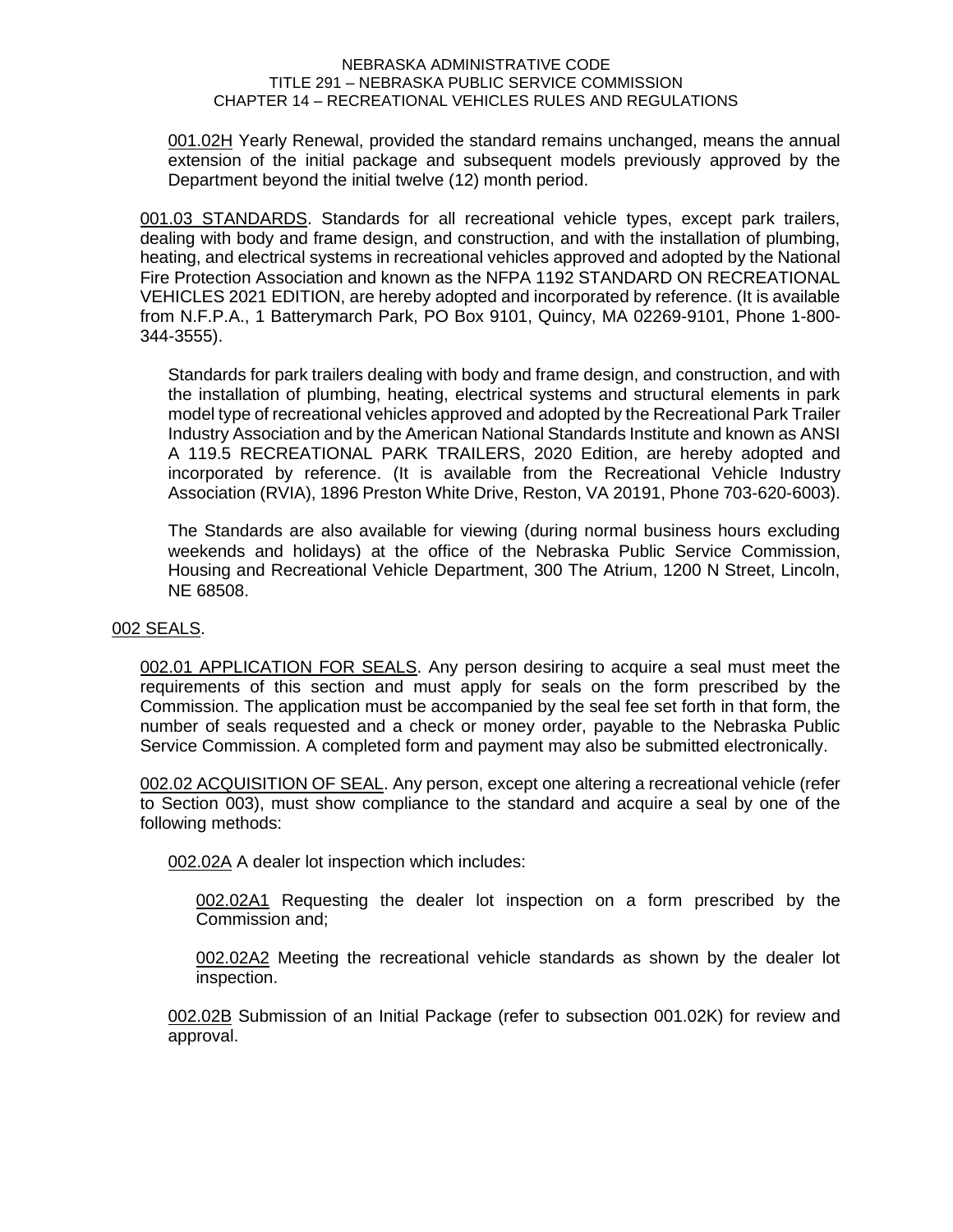<span id="page-6-0"></span>002.03 ACQUISITION OF SEALS REGARDING ALTERATION. Any person altering a recreational vehicle bearing or required to bear a seal qualifies for acquisition of a seal by following the requirements set forth in subsection 003.01A.

<span id="page-6-1"></span>002.04 DENIAL AND REVOCATION OF SEALS. Neb. Rev. Stat. §71-4609(2) identifies the circumstances under which the department will refuse to issue a seal.

The Department must revoke seals from any manufacturer, and not issue seals to any manufacturer, that refuses a factory inspection. Seals will not be reissued to the manufacturer or to manufacturer's units on a dealer's lot pursuant to subsection 002.02A, until a factory inspection is subsequently performed and the inspection determines adequate compliance to these rules and regulations.

Neb. Rev. Stat. §71-4609(3) identifies the circumstances under which the Department will suspend or revoke seals.

No dealer or distributor will sell a recreational vehicle in Nebraska if it contains a defect, a serious defect, an imminent safety hazard or does not display the state seal.

## <span id="page-6-2"></span>002.05 LOST OR DAMAGED SEALS.

002.05A When a seal becomes lost or damaged, the Department must be notified immediately in writing by the holder. The holder must specify the manufacturer, the serial number, and when possible, the seal number.

002.05B All damaged seals must be promptly returned for a replacement from the Department. Lost seals will be replaced by the Department with a new seal upon payment of the seal fee as adopted by the Commission.

## <span id="page-6-3"></span>002.06 PLACEMENT OF SEALS.

002.06A Each seal must be assigned and affixed to a specific recreational vehicle and a record of each seal assigned must be submitted as set forth in subsection 002.07.

002.06B The seal must be securely affixed near the primary entrance of the recreational vehicle, not less than six (6) inches above the floor line, before it leaves the manufacturing plant.

<span id="page-6-4"></span>002.07 RECORDS. The manufacturer must submit to the Department, by the 10th of each month, a listing of the seals used on a form prescribed by the Commission.

## <span id="page-6-5"></span>002.08 VEHICLE IDENTIFICATION.

002.08A Each recreational vehicle sold, displayed in the state, offered for sale, or leased in this state must bear a legible identifying serial number. Each recreational vehicle must also bear identification which includes the date of manufacture.

002.08B The following information must be displayed as described:

002.08(B)(1) SERIAL NUMBERS.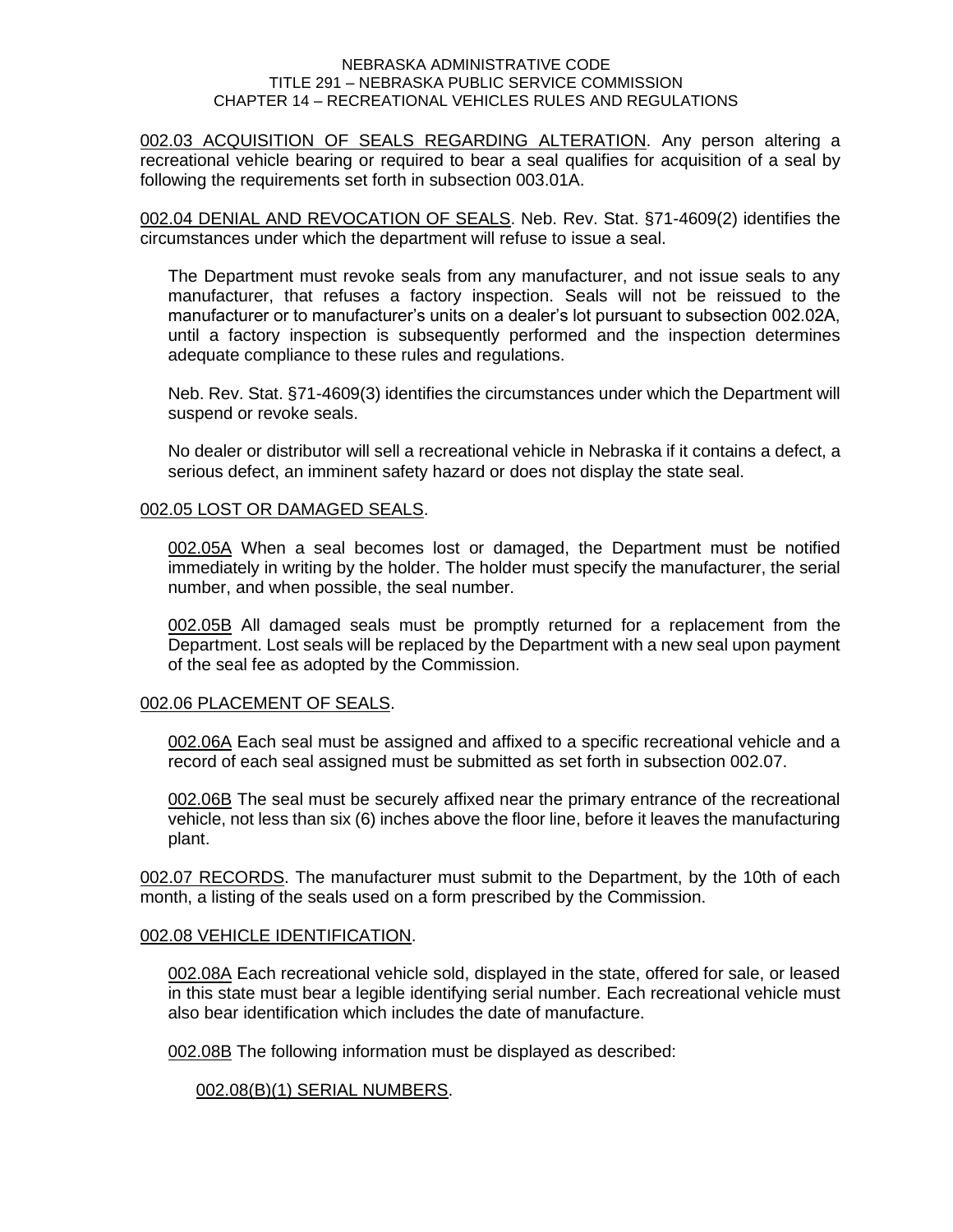002.08(B)(1)(i) For travel trailers and other towable units, serial numbers will be permanently stamped in a visible location on the front frame cross member or coupler

002.08(B)(1)(ii) For truck campers and motor homes, serial numbers must be permanently stamped on a metal plate permanently attached to the exterior surface of the unit, near the door. The serial number must be visible at all times.

002.08(B)(2) Data plates will be provided to manufacturers by the department. Manufacturers must complete data plates and affix them to the inside of a cabinet door. Manufacturers may develop and use their own data plates so long as they contain, at a minimum, the following required information:

002.08(B)(2)(i) Manufacturer's name, Manufacturer's address, State Seal Number, Unit Serial Number, Model Number, Manufacturer and Model Identification for the installed equipment (furnace, air conditioner(s), refrigerator, microwave, range, generator and water heater), and the following language "Recreational Vehicles bearing a State of Nebraska label are manufactured under a program of plan evaluations and representative inspection for conformation with Recreational Vehicle Standard, NFPA 1192 – [list current edition]. See owner's manual for all service connection and operating instructions." "NEBRASKA PUBLIC SERVICE COMMISSION, HOUSING AND RECREATIONAL VEHICLE DEPARTMENT, 300 THE ATRIUM, 1200 "N" STREET, P.O. BOX 94927, LINCOLN, NE, 68509, 402- 471-0518".

## <span id="page-7-0"></span>003 ALTERATIONS TO RECREATIONAL VEHICLES.

## <span id="page-7-1"></span>003.01 ALTERATION APPLICATION.

003.01A Any dealer or manufacturer proposing alteration to a recreational vehicle bearing a seal will apply to the Department prior to making the alteration. The Department's review and response to the applicant will identify any deviations from the Standard. Upon approval of the application, the Department will schedule an inspection of the completed alteration(s). If the recreational vehicle meets the Standard after the proposed alteration, the Department will allow the applicant to retain the seal, otherwise the applicant will surrender the seal and the recreational vehicle will be removed from the state. Such application will be in writing to the Department and consist of, at a minimum:

003.01A1 Name of dealer or manufacturer proposing the alteration,

003.01A2 Description of proposed alteration,

003.01A3 Identification of Standard section being affected by the alteration,

003.01A4 Identification of the recreational vehicle to include the name of the manufacturer, manufacturer's address, manufacturer's assigned serial number, and the seal number affixed to the unit, and

003.01A5 Anticipated date of proposed alteration.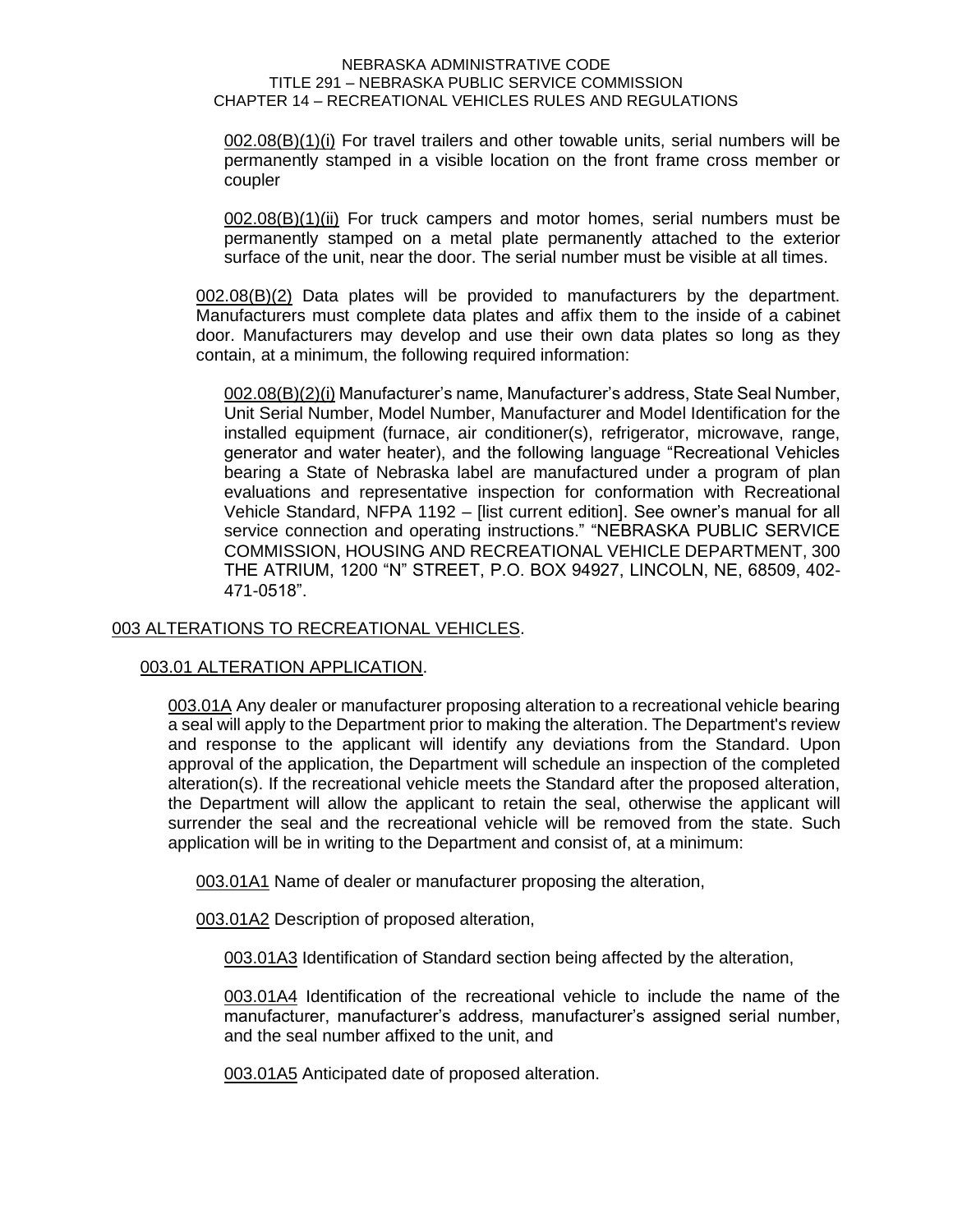003.01B The following does not constitute an alteration:

003.01B1 Repairs with approved component parts.

003.01B2 Conversion of listed fuel-burning appliances in accordance with the terms of their listing; or conversion to electric where provisions for such conversion have been made by the appliance manufacturer and said appliance is listed by a recognized testing agency.

003.01B3 Adjustment and maintenance of equipment.

003.01B4 Replacement of equipment in kind.

## <span id="page-8-0"></span>004 INITIAL AND SUBSEQUENT PACKAGE SUBMISSION AND APPROVAL.

<span id="page-8-1"></span>004.01 APPLICABILITY. Any person desiring to acquire seals in accordance with subsection 002.02B will submit to the Department, for review and approval, the requirements set forth in this section.

## <span id="page-8-2"></span>004.02 QUALITY CONTROL PROCEDURE.

Each Manufacturer must submit and receive Department approval for its quality control manual.

004.02A The manufacturer or his designated representative will consent to investigations and inspections at reasonable hours by the Department for field verification of satisfactory quality control.

004.02B The manuals will outline the procedure which will direct the manufacturer to construct recreational vehicles in accordance with the approved plans specifying the following:

004.02B1 Scope and purpose.

004.02B2 Receiving inspection procedure for basic materials.

004.02B3 Material storage and stock rotation procedure.

004.02B4 Types and frequency of production process inspection.

004.02B5 Sample of inspection control form used.

004.02B6 Test equipment.

004.02B7 Control of drawings and material specifications.

004.02B8 Test procedures.

004.02B9 Record-keeping procedures.

004.02B10 Method to incorporate revisions in an orderly manner.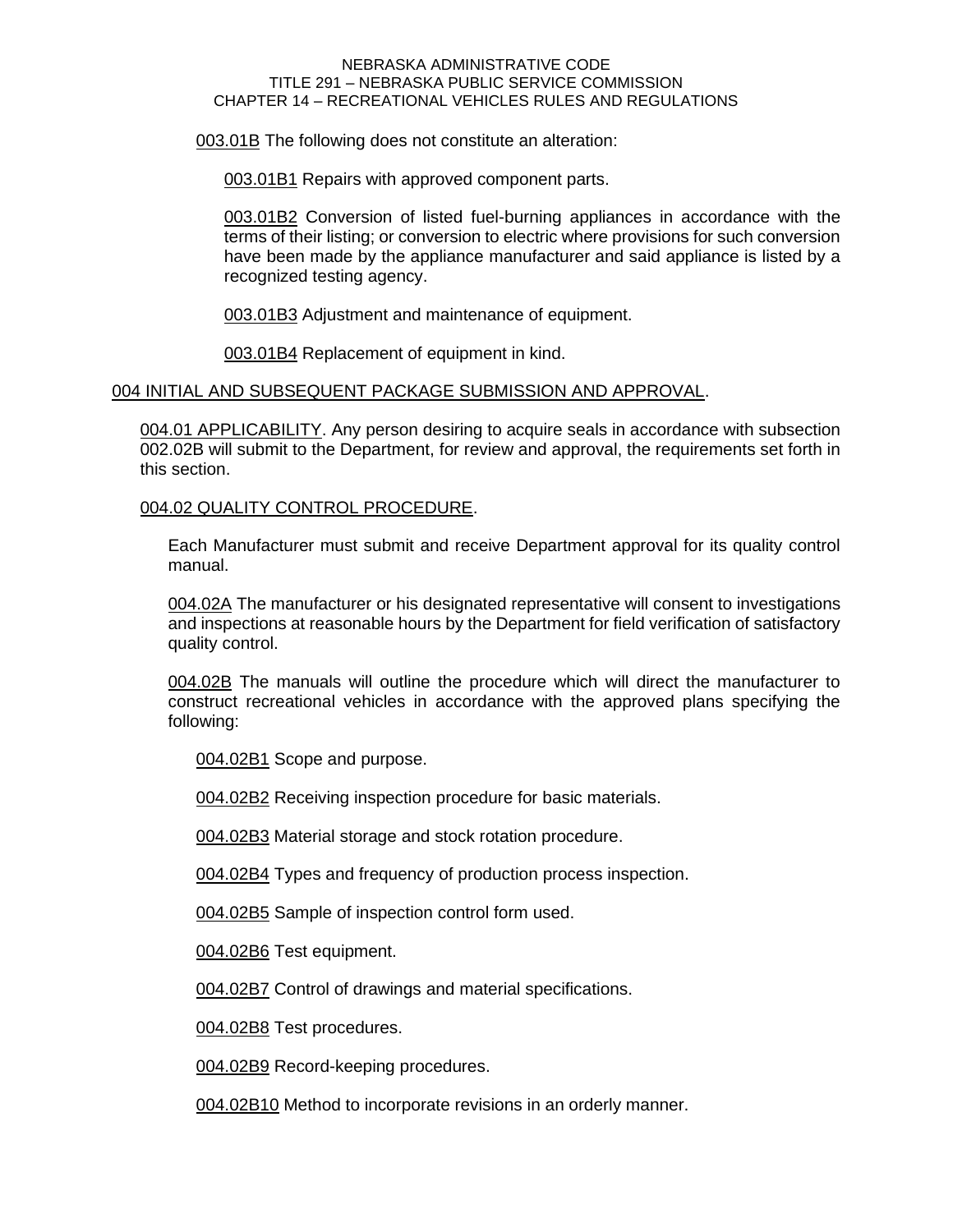004.02B11 A map identifying the manufacturing plant(s) location.

004.02C Where the manufacturer proposes changes to the quality control manual, two copies of such changes will be submitted to the Department for approval.

<span id="page-9-0"></span>004.03 PLAN SUBMITTAL PROCEDURE. Plans, specifications and other information will provide designs which meet the standards and will be confirmed by calculations or tests. When designs cannot be verified by calculations, testing of components must be conducted by a registered professional engineer or testing agency, the cost of which will be borne by the manufacturer.

<span id="page-9-1"></span>004.04 EVIDENCE OF PLAN APPROVAL. Plan approval will be evidenced by a letter of approval from the Department and the Department stamp on each approved page. One copy of all approved documentation will be returned to the manufacturer.

<span id="page-9-2"></span>004.05 GENERAL REQUIREMENTS. Applications, plans, specifications, and other documentation will be submitted in as indicated below:

004.05A All plans and specifications, including all elements relating to specific components will be properly identified, submitted, in duplicate or electronically and accompanied by an application for review on a form prescribed by the Commission.

004.05B Two copies or electronically of each quality control manual prepared by the manufacturer will be submitted;

004.05C If the manufacturer plans to produce the same design at more than one location, plan approval for each location may be obtained at the time of original filing, subject to submission for each design of the following:

004.05C1 One additional application form as prescribed by the Commission for plan approval for each location of manufacture;

004.05C2 One additional set of quality control and inspection procedures if mailed for each additional location of manufacture.

<span id="page-9-3"></span>004.06 REQUIRED CONSTRUCTION DETAILS. Plan submission requirements dealing with body and frame design; construction; and with the installation of plumbing, heating, and electrical systems in recreational vehicles approved and adopted by the American National Standards Institute and by the Recreational Vehicle Industry Association and known as the AMERICAN NATIONAL STANDARD UNIFORM PLAN APPROVAL FOR RECREATIONAL VEHICLES, ANSI/RVIA UPA-1-2019, are hereby adopted and incorporated here by reference. (It is available from RVIA, 1896 Preston White Drive, Reston, VA, 20191, Phone 703-620-6003). It is also available for viewing at the office of the Nebraska Public Service Commission, Housing and Recreational Vehicle Department, 300 The Atrium, 1200 N Street, Lincoln, NE, 68508 during normal business hours excluding weekends and holidays.

<span id="page-9-4"></span>004.07 TESTS. All tests or calculations to validate a design must be performed and stamped by a registered professional engineer. A copy of the stamped results of such tests must be provided to the Department for review.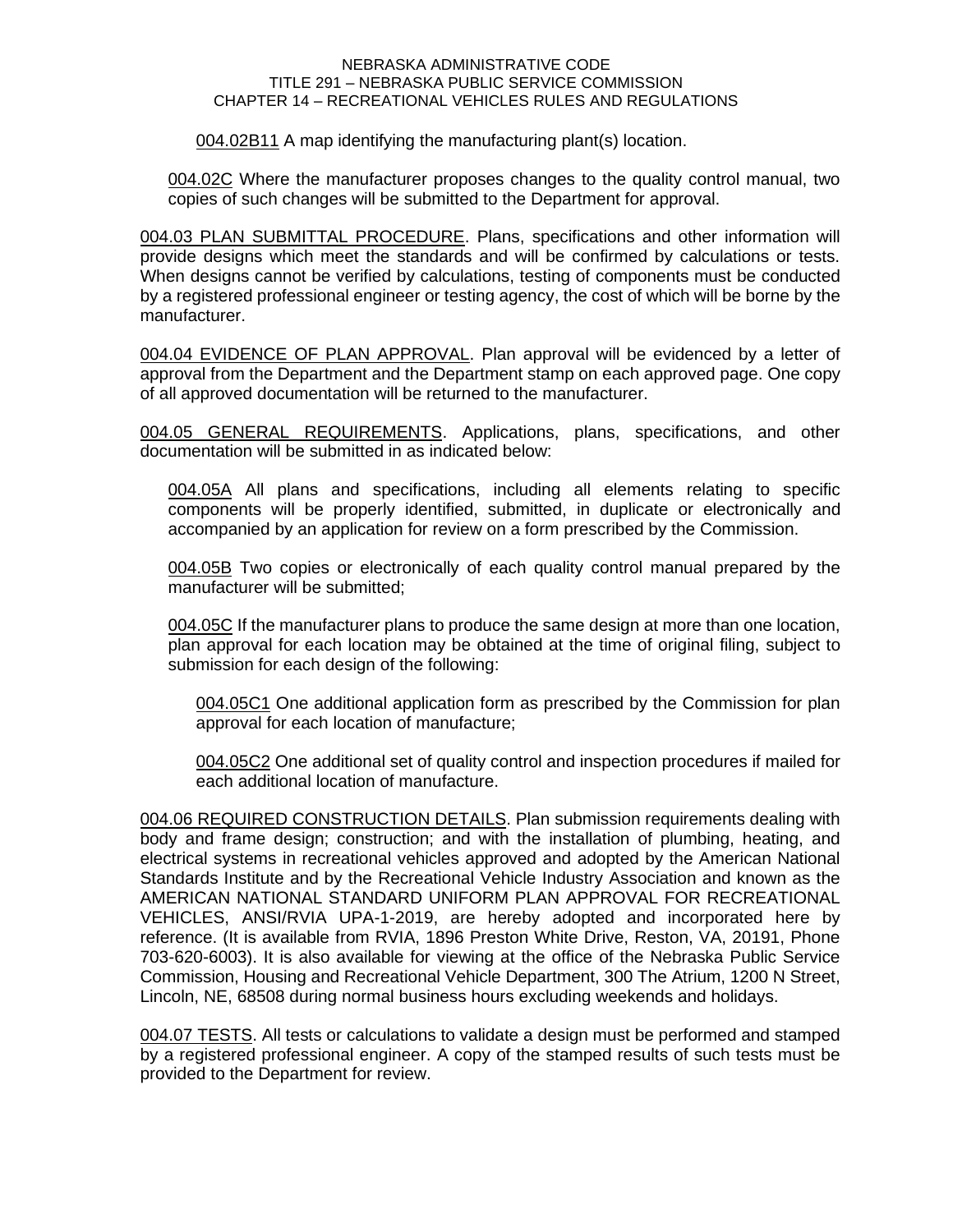<span id="page-10-0"></span>004.08 VALIDITY OF APPROVAL. Plan approval is valid for twelve (12) months provided the standard remains unchanged. If the designs or the State Code do not change at the end of the twelve month period, the manufacturer may request an extension of the approved designs by letter seeking an additional twelve (12) months along with applicable fees and a completed form as prescribed by the Commission.

<span id="page-10-1"></span>004.09 CONFIDENTIALITY. Any person under this Act may file a notice that such person claims information filed with or obtained by the Department is confidential, pursuant to Nebraska Revised Statutes §71-4615. Such notice should contain the exact portions of such record and the basis under §71-4615 by which it is claimed to be confidential. The Commission will make a final determination of confidentiality upon request for release by any other person.

## <span id="page-10-2"></span>005 DEPARTMENT INSPECTIONS.

<span id="page-10-3"></span>005.01 FIELD INSPECTIONS OF ALTERATIONS. Alterations requiring departmental inspection (refer to Section 003) will be inspected by a departmental representative and determined to be in substantial compliance with the standards prior to sale or lease.

<span id="page-10-4"></span>005.02 PLANT AND DEALER LOT INSPECTIONS. The Department will periodically make, or cause to be made, an independent inspection of recreational vehicles from each manufacturing facility seeking approval and certification, including reciprocal certification, in order to verify the reliability of each compliance assurance program.

## <span id="page-10-5"></span>006 FEES.

<span id="page-10-6"></span>006.01 FEES FOR SEALS. Fees for seals will be set as described in Nebraska Revised Statute §71-4604.01 (2).

<span id="page-10-7"></span>006.02 PLANT INSPECTION FEE. Fees will be charged for the inspection of manufacturing plants located outside the State of Nebraska in an amount not to exceed the actual cost of such inspection. The fees consist of reimbursement by the manufacturer, to the State, of the inspector's (a)time;(b) airfare; (c) ground transportation; (d) lodging; and (e) miscellaneous expenses, charged in accordance with the State of Nebraska's current employee travel expense reimbursement policy. In the event that the state inspector inspects more than one manufacturer's plant on the same trip, the fees which cannot be specifically identified to each plant will be prorated among all manufacturers whose plants were inspected. Inspection expenses will be paid prior to any issuance of seals.

<span id="page-10-8"></span>006.03 PLAN INSPECTION FEE. Plan inspection fees will be charged as outlined in Nebraska Revised Statute §71-4604.01(3).

<span id="page-10-9"></span>006.04 SINGLE UNIT INSPECTION FEE. Nebraska recreational vehicle seals will not be affixed to models not previously reviewed and approved by the Department. An inspection fee as set by Neb. Rev. Stat. 71-4604.01 (b)(4), will be assessed to the manufacturer for any inspection of a new recreational vehicle subject to these rules that does not display the seal issued by the State of Nebraska or some state on the reciprocity list. The same fee will be assessed for any new recreational vehicle subject to these rules that displays the State seal but has not had the respective model reviewed and approved.